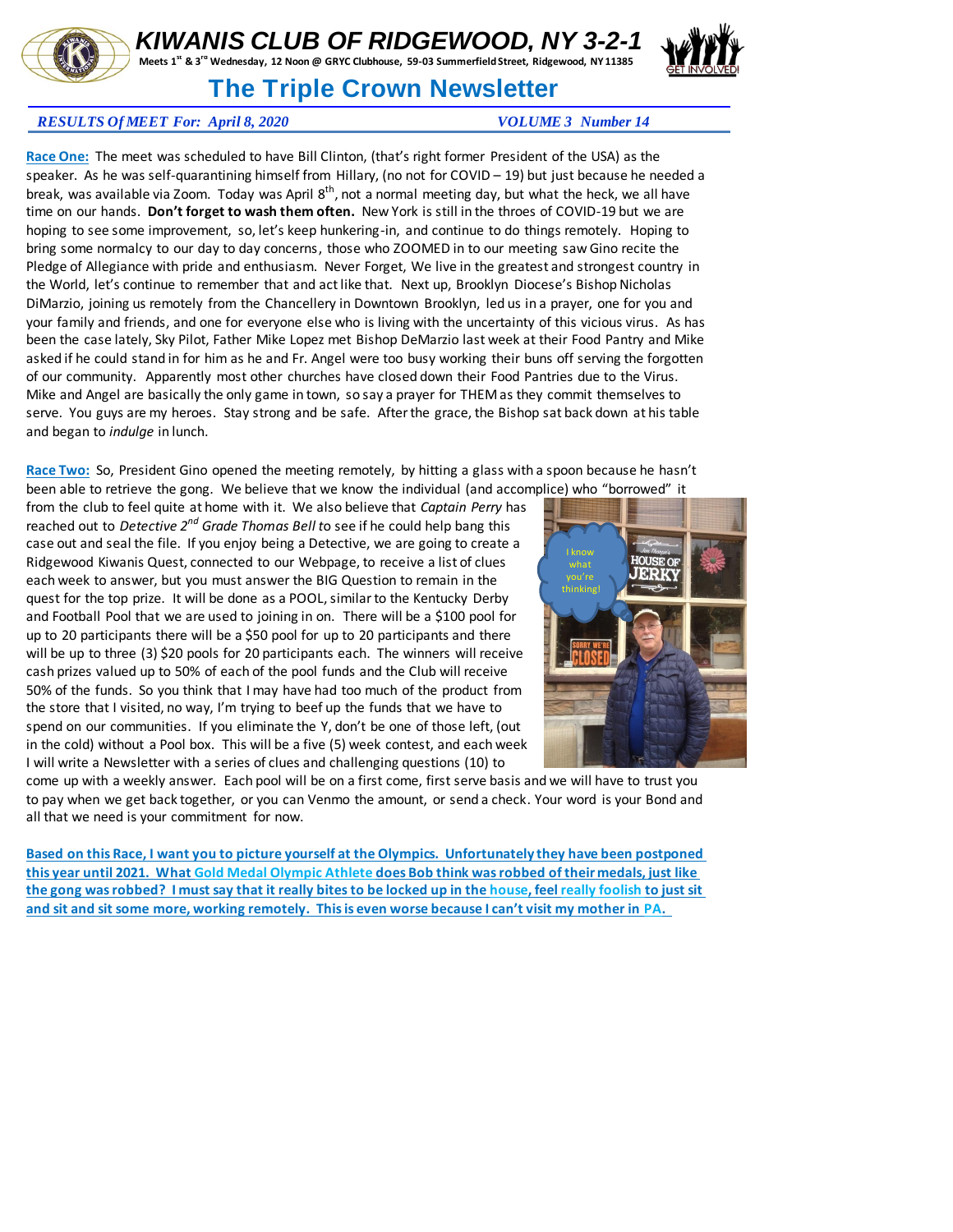**Race Three:** The menu today was to be whatever you had at home, or in the car, or at work if you had to be there, or anywhere that you ZOOMED in from. Diane Cusimano was standing behind her counter, nibbling on some *greenery* at her shop with veggies on the side; Hank Kraker was sitting at his desk having a Big Mac with a Big Size Fries *covered* in ketchup; JR Velepec was sitting at a table in his place of business *cutting* into his steak that he had prepared by Zum Stammtisch; Janine Mahon was at her home work station trying to *manage* a large burrito and her famous paloma on the side; Liz Fitzgerald was sitting on her couch looking through the *director*y on her phone to order some local take-out, while Kaitlyn gave Dave some *instruct*ions on working remotely for the "G"; Kenny Dunn was being *real* having a beer with a ham, bologna and cheese hero, while watching The Spiderwick Chronicles, a film set in the Spiderwick *Estate* in New England; and lastly, Bernie and Ann Zablocki were sitting at their dining room table enjoying an old fashioned ice cream sundae with lots of whipped cream because you can't *teach* old dogs, new tricks. At this point in the meeting, Tom Bell, riding in his NYPD Smart Car, made a bet with Gino that he could *detect* and name each member on the Zoom screen AND who was actually dressed for work while they were Zooming. Seems some were hiding the fact that they were being awesomely lazy because of the shelter in place thing.

**Based on this Race, I want you to list as many occupations mentioned as you can. Also, imagine what you believe each of the members were wearing behind, under, etc. as they ate their food, as if it were a normal business day. There's a lot of stress working remotely & causing someone to drink during their lunch hour?**

**Race Four:** Gino hits the glass with his spoon and asks for a little more order and less talking over each other. President Elect Janine welcomed some of the "G" Directors who were "ZOOMING" in. She introduced each by their *first* name; hello *B*everly, *L*inda, *U*ptown *E*dwing, *J*oan, *A*riel, *Y*ael and *S*abrina. Thanks Janine for spelling that out for us, especially since we haven't seen anyone in person for almost a month. We would be better writing *letters*, or emailing or texting just to stay connected. Then some others jumped in the pool party as; *M*ary Benitez, *A*idan Leavens, *R*icky Wahmann, and *K*evin Powell joined *S*ara Grote, *P*aul Hoffmann, *I*rene Pina, *T*om Wilk, and *Z*oe Gerowitz cut through the computer techniques of getting onto Zoom, swimmingly. Hello all. And just when you thought we were



done, another wave joined in that included; David, Danielle, Maria, Christine, Oscar, Maureen, Papi Chulo, Mary, Linda, Tina and Diane Zoom-ba'd in and stopped by.

**Since it's Easter time, Little Sean is pictured with Bob's Book called, "The Judas Factor, Thanks for Delivering Me". Although a bit cut off, Sean and his twin brother Liam are pictured on the blanket that Papa had made from Snapfish. Also on the blanket is Bob's favorite bird, one that has great significance in his life. Look carefully and name the bird.** 

**Race Five:** This is the picture outside Betty Zuvich's (BettyAnn's mother) window in Glendale. There is an egg in that nest and the hope is that this will be a magnificent Spring. Speaking of babies, Jackie Hogan and baby Logan are doing ok. Yes, we sent a Blessing Bag from the club.

**What is the actual name of this bird. It must be correct in every detail.**